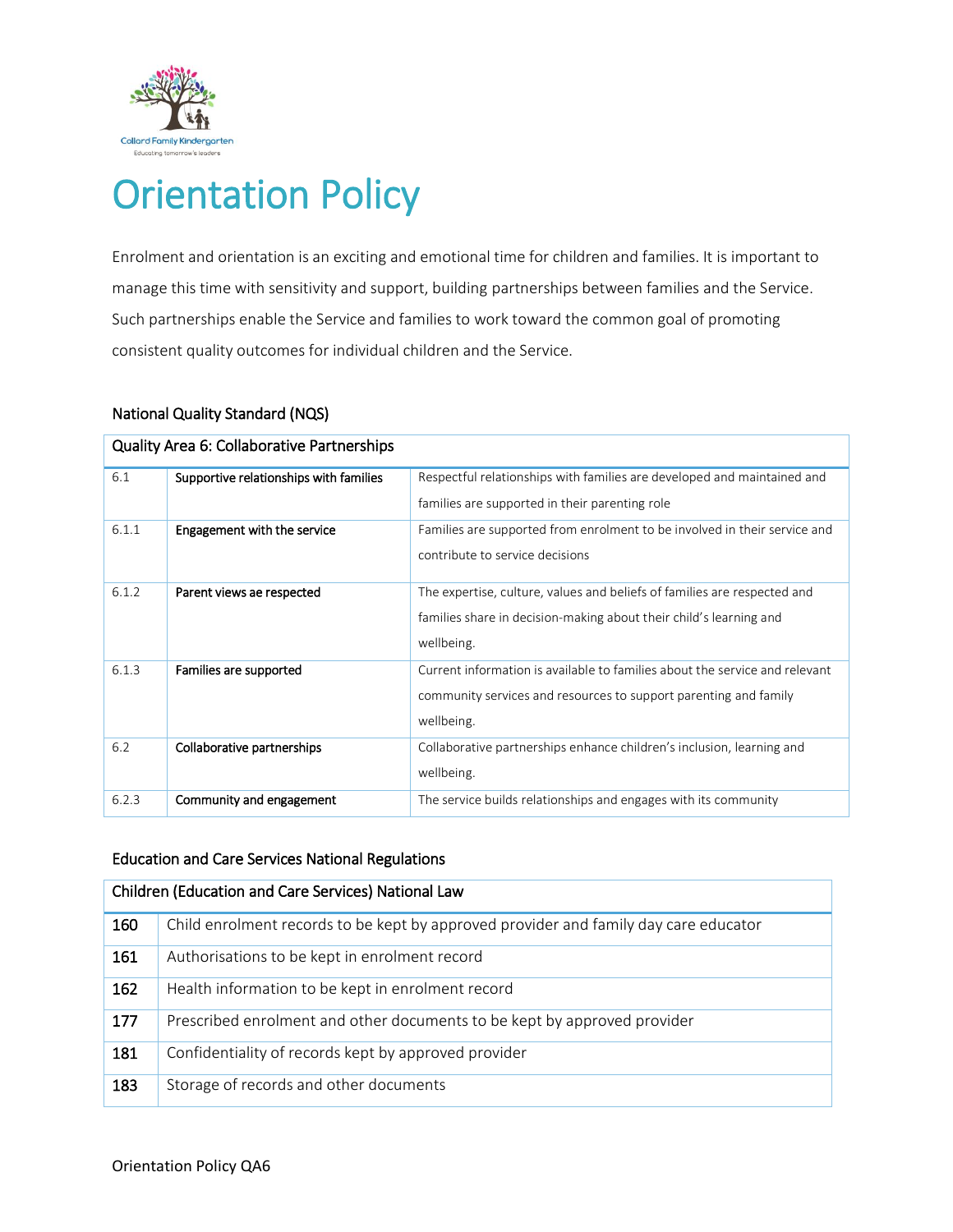

## PURPOSE

We aim to ensure children and families are provided with an orientation procedure that allows the family to transition into the Service positively and informatively, meeting the children and families' individual needs. We strive to establish respectful and supportive relationships between families and the Service to promote positive outcomes for children whilst adhering to legislative requirements

## **SCOPE**

This policy applies to children, families, staff, management and visitors of the Service.

## IMPLEMENTATION

Orientation is an important process for children, families and Educators to gain vital information about the individual child's needs and interests. To enable children to feel safe and secure, and to set the foundations for a trusting partnership, we feel that it is necessary for the family to attend 4 orientation visits. These visits assists the child and parent / caregiver to adjust to a new setting and helps to make the transition from home to the Service composed.

During orientation, Educators will discuss the following requirements in order to gain a better understanding in supporting the family:

- The cultural and/or linguistic background for families from non-English speaking backgrounds (external support may be required)
- The family's needs in relation to work or other commitments
- The family's previous knowledge or experience of other children's services
- Any additional needs of the child and/or their family
- The child's age
- Any court orders that are applicable to the child
- Service philosophy and curriculum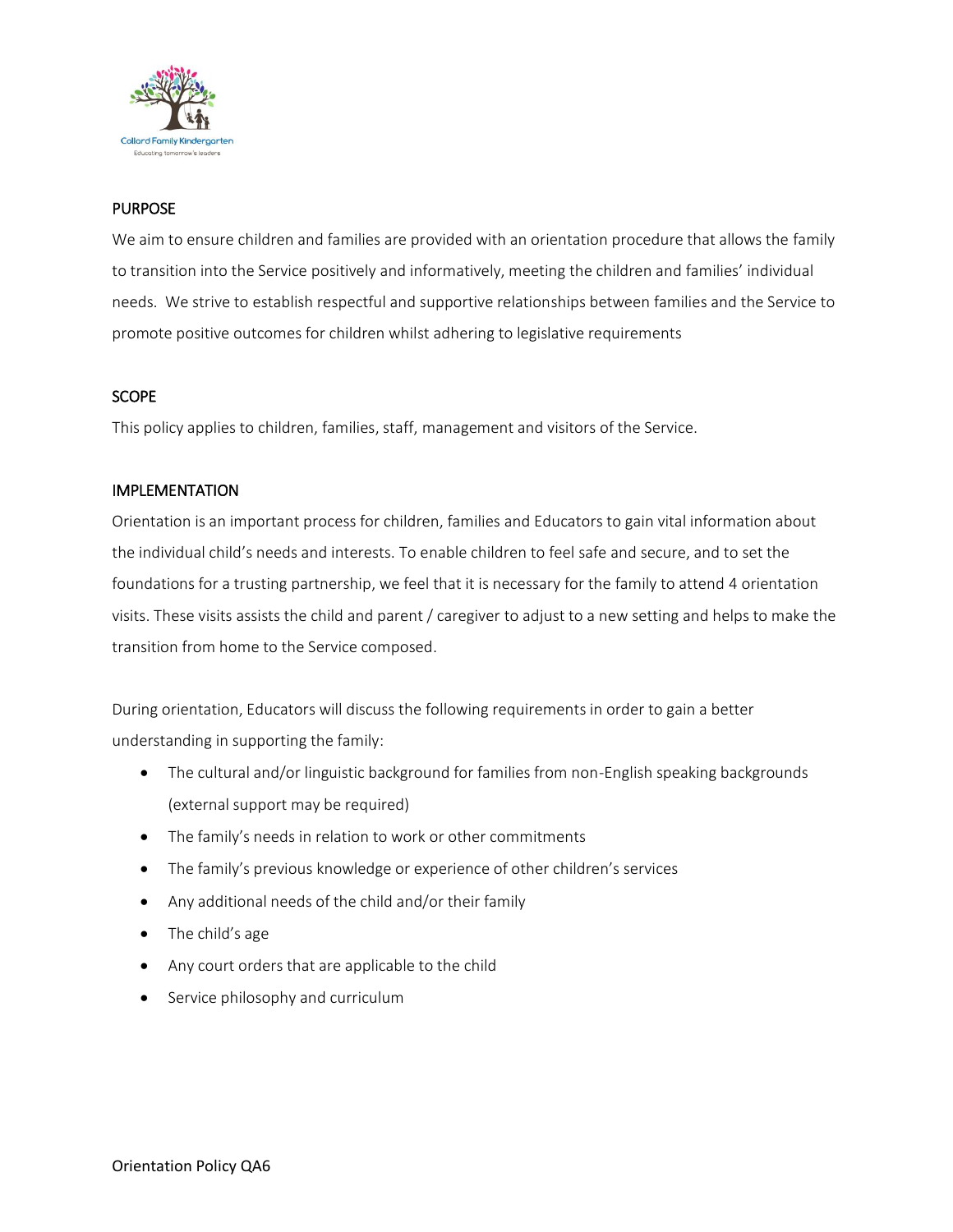

#### Management will ensure:

- The orientation process is well organised, flexible and informative
- The child and family visit the Service and familiarise themselves with the environment. The child may participate in the activities and experiences if they feel comfortable.
- The family and child/children are introduced to the Educators in the room
- To create a welcoming environment and interact positively with the child and family
- The child and family is respected at all times, acknowledging the individuality of each parenting style.
- To encourage families to ring, email or visit the Service as often as they like once enrolment has commenced
- The child is allocated a Focus Educator
- Families are reassured if the child is distressed over a long period of time, the educators will contact them.
- Support agencies are contacted for children with additional needs
- Families know how to provide feedback.

### Educators will:

- Greet children and families upon arrival
- Discuss with families the best transition process for the child
- Encourage families to say good-bye to the child when dropping off
- Phone families if the child remains distressed
- Encourage families to stay as long as they need to in order to reassure their child
- Seek information about the child and family throughout the orientation process.
- Create a welcoming and inviting environment

### During the orientation of the Service, families will be:

- Given the Service enrolment form to be completed
- Provided with an outline of the Service policies which will include fees payment, sun safety, illness and accident and medical authorisation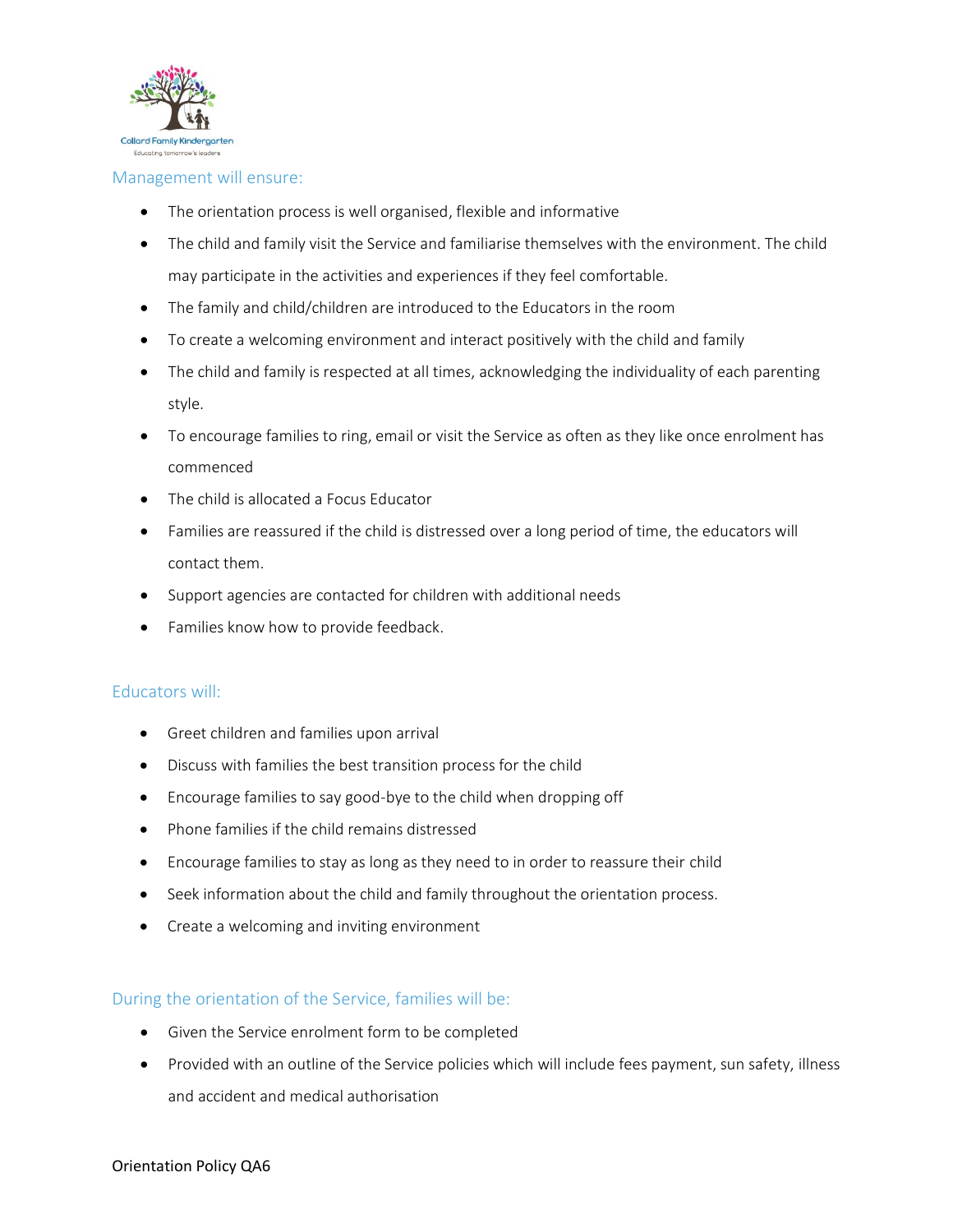

- Provided with a Parent Handbook
- Spoken to about the enrolment fee and bond
- Shown the signing in/out process
- Spoken to about appropriate clothing worn to the Service, including shoes
- Informed about children bringing in toys from home
- Introduced to the child's Educators
- Taken on a tour around the Service
- Discuss medical management plan and allergies completed on file (if applicable)
- Advised about the daily report/journal and how parents can view this
- Introduced to the room routine and Service program. This includes portfolios (If applicable) and the observation cycle.
- Informed about Service communication meetings, interviews, newsletters, emails etc.
- Informed about wearing sun safe Hats and application of Sunscreen
- Able to set Family Goal's for their child
- Asked to confirm their preferred method of communication.

#### Room Transition

- Children will only be transitioned when they are ready in all aspects of their development and in accordance with their age
- Room transitions will occur once there is a vacant position for the child
- Management will consult with families when a child is transitioning to the next room, discussing their expectations and requirement to ensure the child settles into their new environment.
- Management and Educators aim to ensure the transition between rooms is positive and smooth, communicating with families about how the transition is progressing.

#### Source